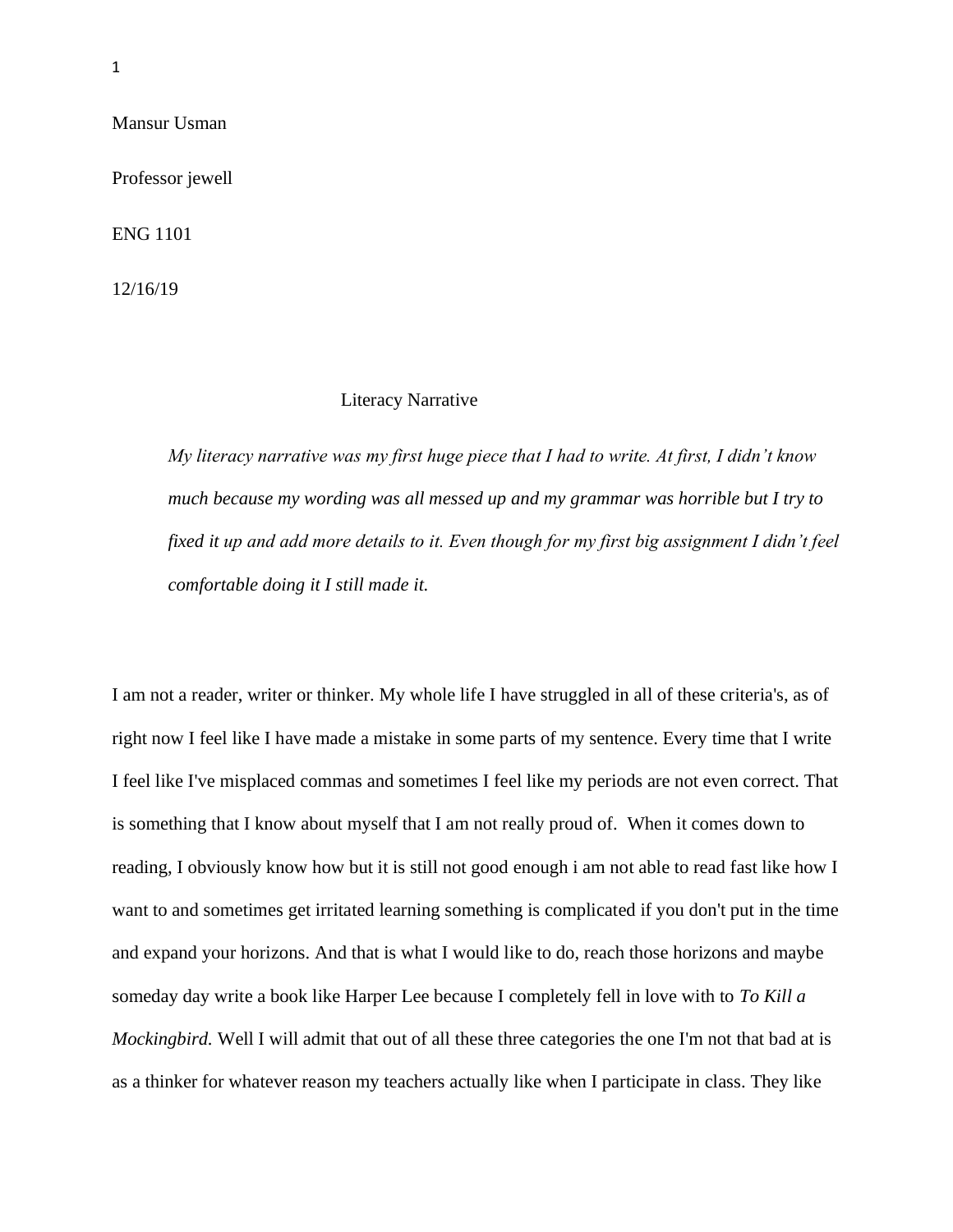to hear my ideas out and sometimes be impressed with what I have to say. Well I do think that is pretty cool for a teacher to tell a student "WOW that pretty great of what you have to say". I guess it gives me some confidence that maybe I'm not so bad and I can improve on my weaknesses. Well as a child I grew up in Ghana until I was like nine years old. I don't really remember learning anything when I was back in my country and I know I got most of my education in America. The teachers are completely different from the ones in America. If you misbehave or get in trouble you will be punished. And sometimes unnecessary punishments for having different colored socks. Well even though I feel like I did not learn much in Ghana, I do admit I knew how to speak English before I got to America. I learned how to read and write and how to speak in English. When I arrived in America, I was placed in the fifth grade and I didn't really fit in with the other kids. I felt like their English was better than mine because I had an accent and they didn't. I felt misplaced and sometimes uncomfortable to go to school. Other kids would usually laugh because I was different and act like it's a sin to have an accent or talk differently. But I continued to learn and develop the way I spoke and my vocabulary. I learned quickly and by the time I reached seventh grade I was a little more confident with the way I read and spoke. But I feel like it's still not enough that I haven't learned anything. Maybe I don't give myself enough credit because others will wish to know what I know. I have to start learning ways I can better myself and be efficient in these three criteria, then maybe I can be a reader, writer or thinker.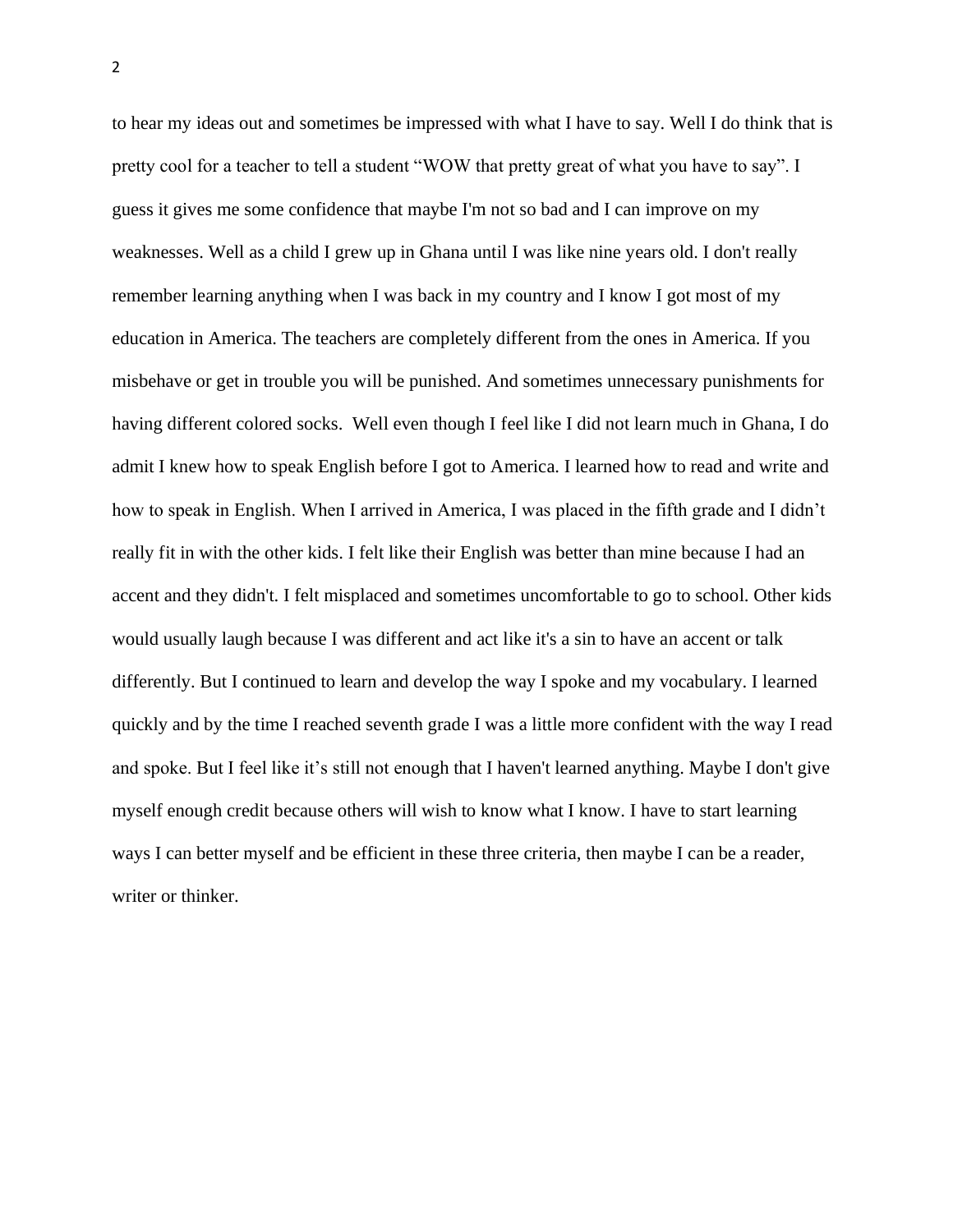### Annotated Bibliography

*The annotated bibliography was the biggest assignment we had to do in my opinion. There were so much details to it and it was a headache but the work had to be done. Even now going back to edit there are still many details that I feel like can be improved on.* 

Roger Ebert. The Godfather movie review

rogerebert.com/reviews/the-godfather-1972

Ebert review of the godfather makes us understand the connections between the movies characters and our family. In Ebert's review he wrote "We tend to identify with Don Corleone's family not because we dig gang wars, but because we have been with them from the beginning, watching them wait for battle while sitting at the kitchen table and eating chow mien out of paper cartons". Ebert makes this statement which indicates that most of us sit with our families at the dinner table we might not be preparing for war but we still enjoy the Corleone's sitting at the dinner table discussing whatever family problems they have to encounter. Ebert also goes on to give the characters a lot of credit for their hard work. He said that the actors gave an example of "inspired acting" Eberts said those words to get us to understand the hard work these characters put in the movie and without them the movie would not have the same spark. In Ebert's review he states "The Godfather's role in the family enterprise is described by his name; he stands outside the next generation which will carry on and, hopefully, angle the family into legitimate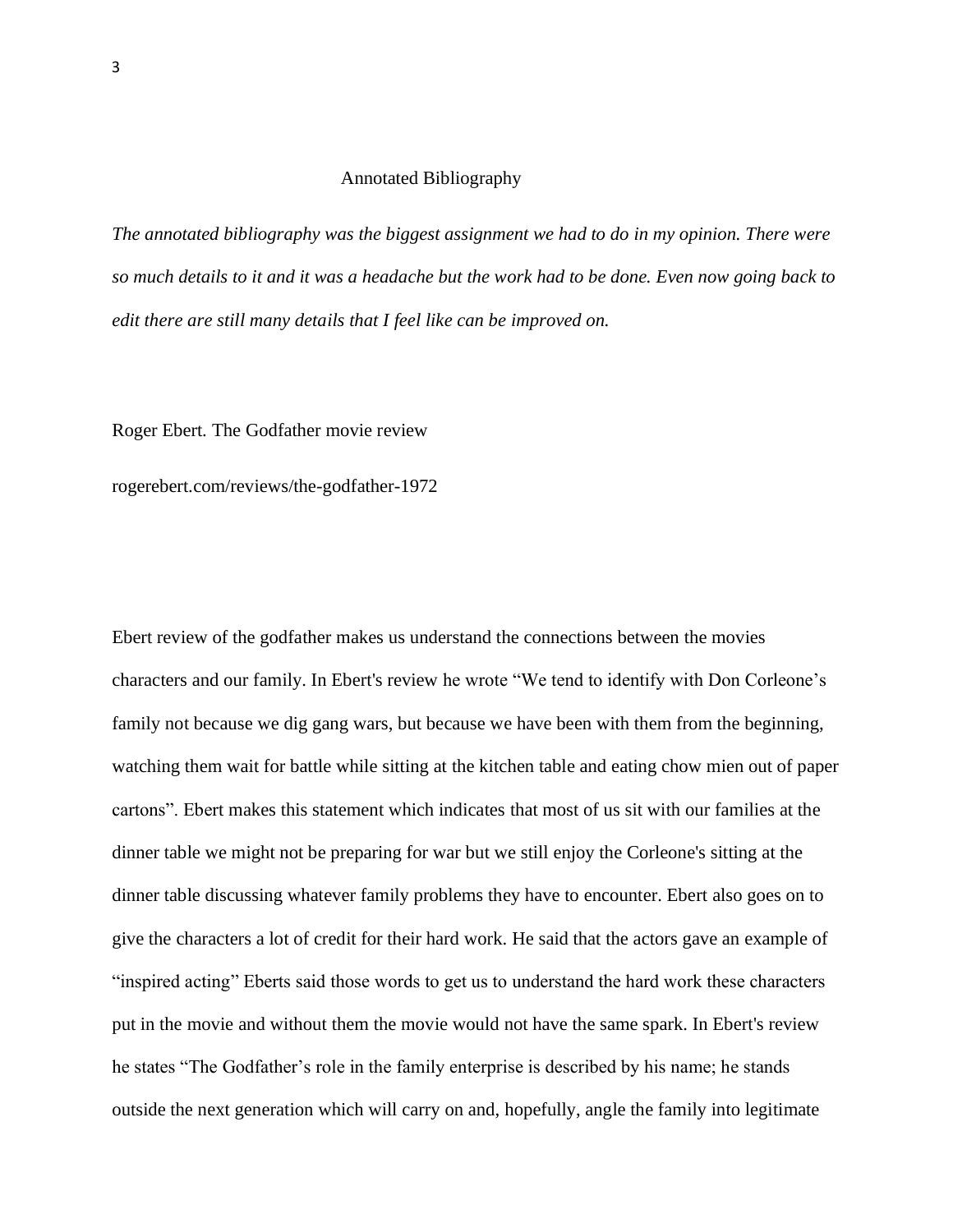enterprises". In a family there's the protector in the family that watches over the family, that can either be our fathers or mothers who are strong enough to guide us through life. This review attracts many types of different audience who wants to get an opinion from a trusted source.

<https://www.rogerebert.com/reviews/great-movie-the-godfather-1972>

Roger Ebert. The dark knight movie review

rogerebert.com/reviews/the-dark-knight-2008

In Ebert's review the claim was that we care about the characters, the writing for this film and the performances of these characters. In the review it states "The Dark Knight" is not a simplistic tale of good and evil. Batman is good, yes, The Joker is evil, yes. But Batman poses a more complex puzzle than usual:". What I get from this is how complex the characters are there is more to these characters than we knowing their good and evil. In Ebert's review it states ``''The Dark Knight" slips around those defenses and engages us". He is telling us how powerful the movie was that watching it caught all of our attention and how amazing the cinematography is. The tone that he used is formal to make us understand how important this review was to him. The audience that the review attract are teenagers and big Batman fans so they won't be disappointed with what they like.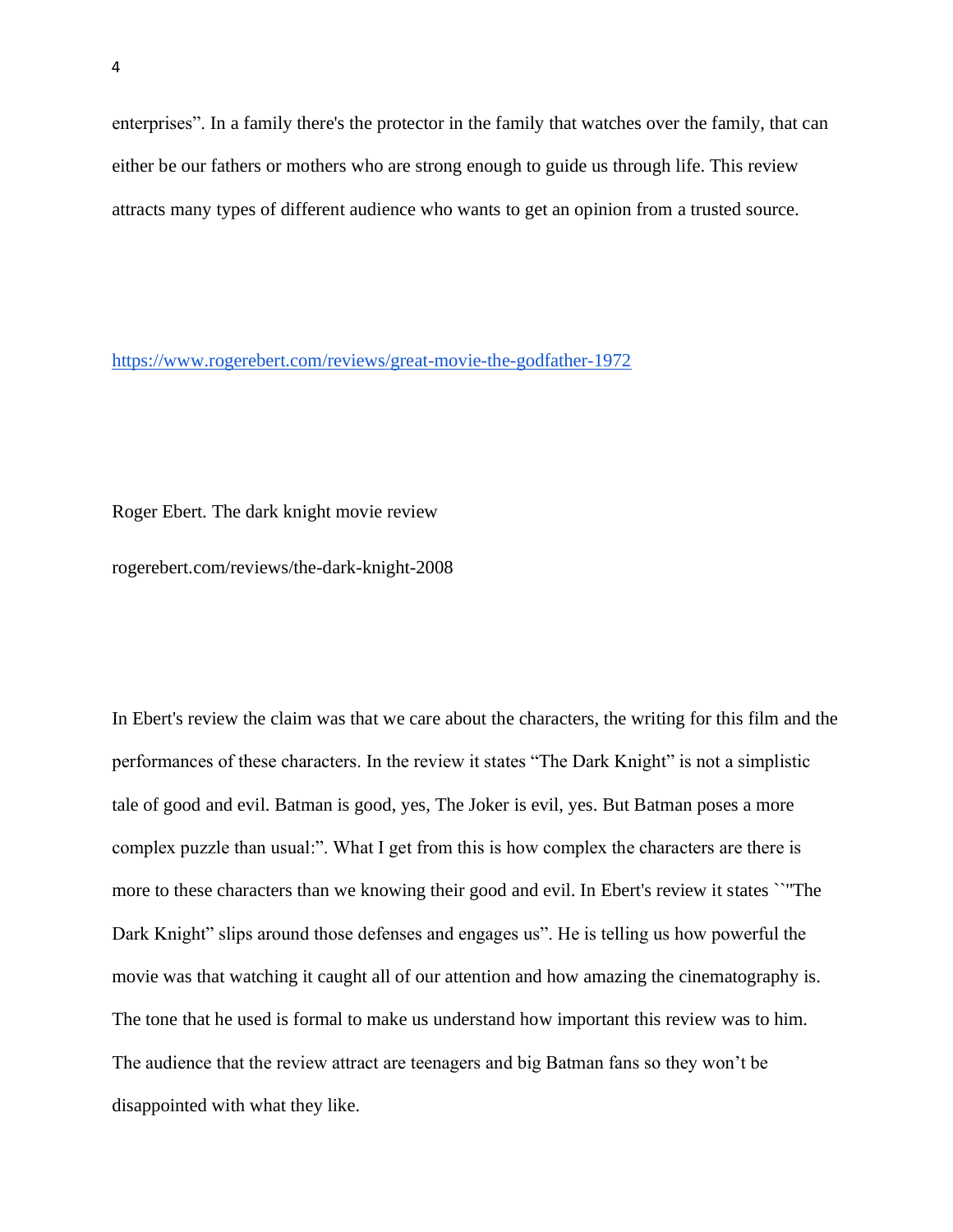#### <https://www.rogerebert.com/reviews/the-dark-knight-2008>

Andy Gill. Scarface movie review

empireonline.com/movies/reviews/Scarface

In this movie review Gill argues that Scarface is Al Pacino's movie. In the review it states "The opening shots of Tony Montana reveal that were in the presence of a truly Mephistophelean character, and one of modern cinema's great performances". This shows that how al Pacino's character in the movie inspired Gill to write about how great of a performance that was shown on cinema and how al Pacino controlled the movie. While time that the movie came out many critics dismissed the movie but Gill was still cheerful about it and encourage that it was an amazing film. In the review it states "It's a delicious performance from an actor who knows he's on top form, and Pacino's swaggering arrogance bleeds into the character, juicing it up even further.'' Gill is fascinated with how al Pacino gets into character with this movie and put his soul into this work. The audience that this is entertaining is movie lovers and al Pacino fans.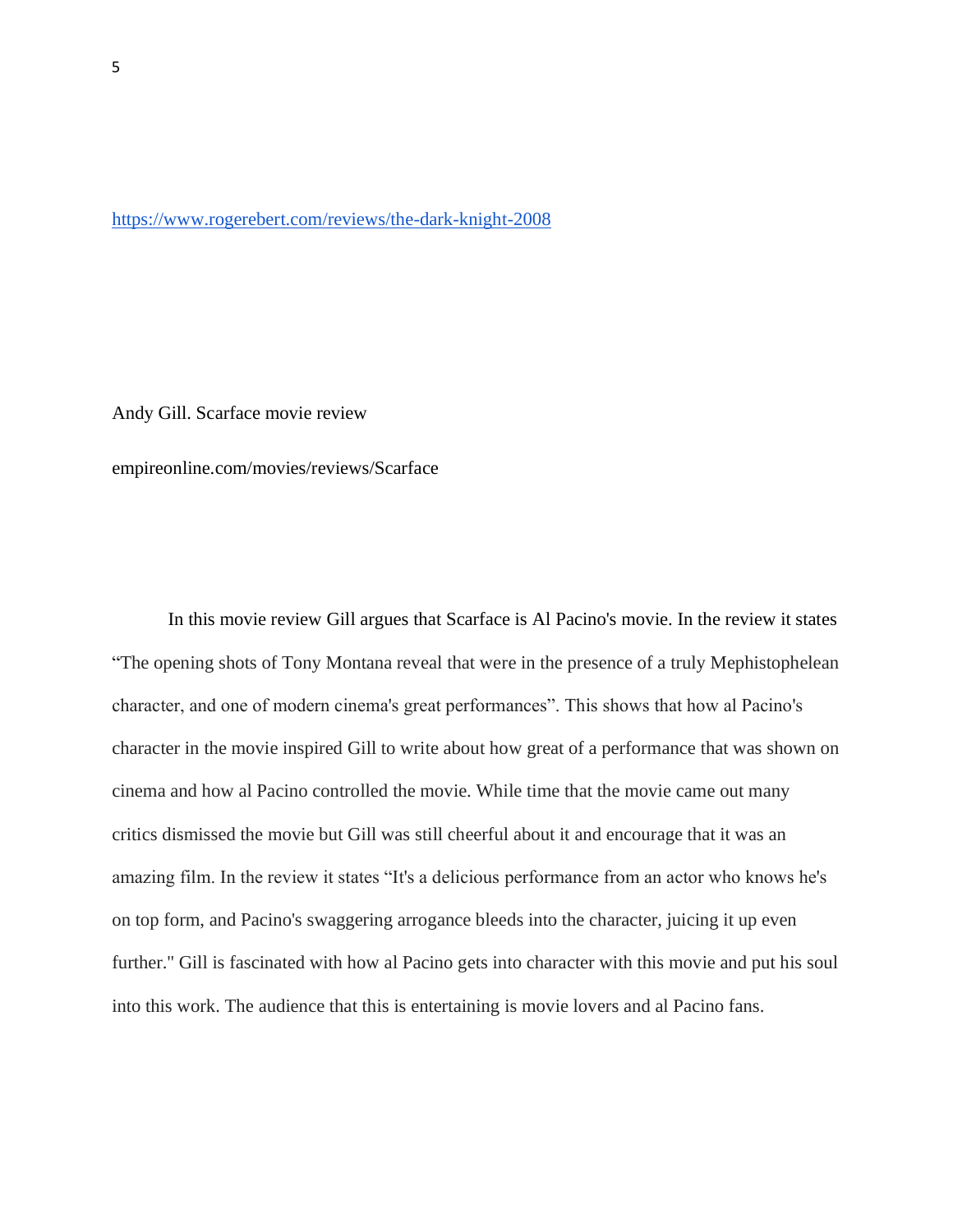<https://www.empireonline.com/movies/reviews/scarface-review/>

Rob Humanick. Toy story

slantmagazine.com/film/toy-story/

In this movie review, Humanick makes a claim about how the movie is virtually perfect. In the review it states "Nary a frame goes to waste in the establishment and development of plot and character…" Humanick describes how he views the movies work and how impressed he was by Disney's work. In the review Humannick also said "it's doubtful that there could have been a more perfect subject for the first fully computer-generated film". Humannick did not believe that at this time period there could not be no other movie that captured his heart like Toy story. Humanick tone was joyful telling how he felt about the movie and how beautiful it was. This review was made for all ages to enjoy a great review for an awesome movie.

<https://www.slantmagazine.com/film/toy-story/>

Peter Rainer. Superman returns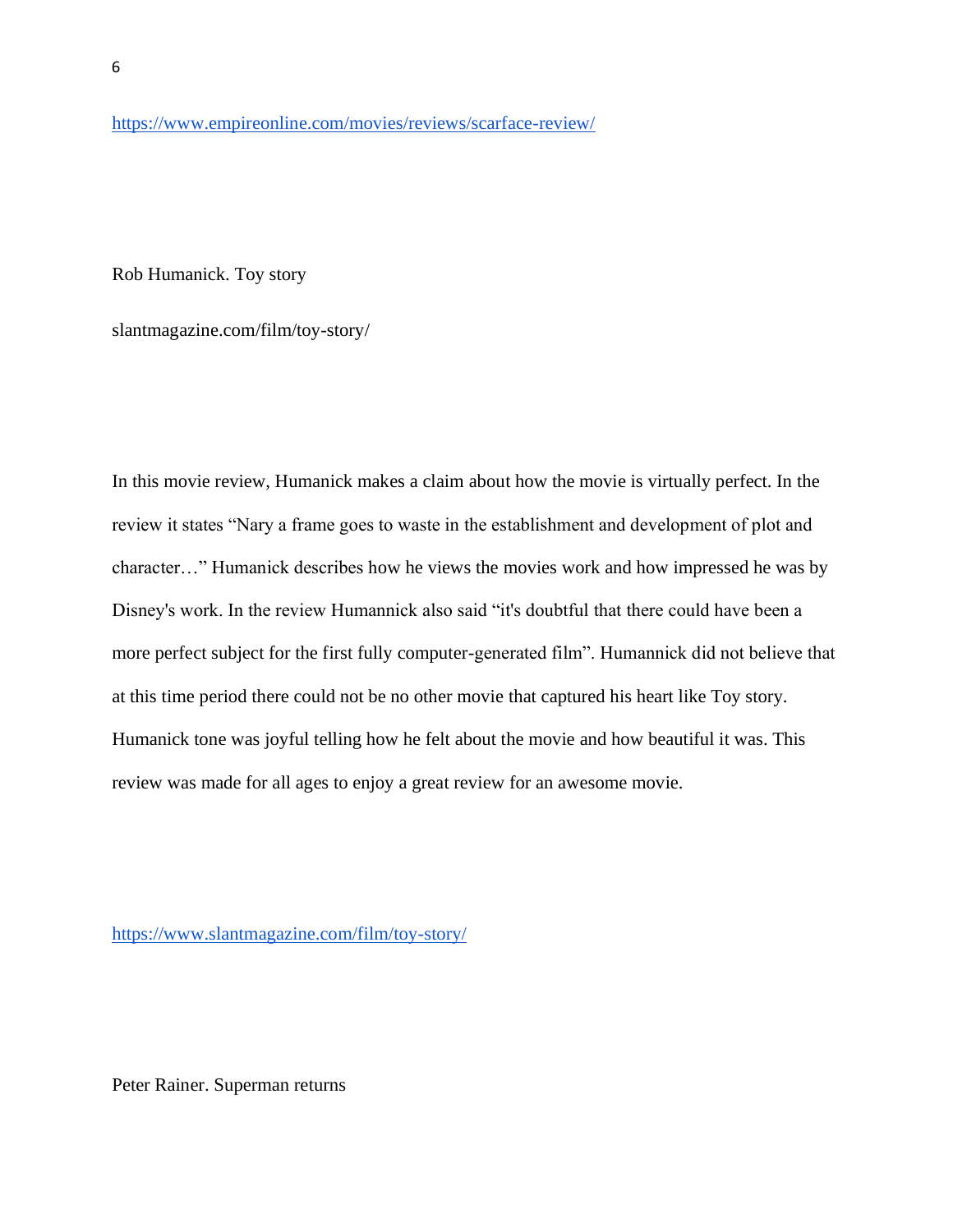csmonitor.com/2006/

Rainer was not a big fan of the superman returns movie and he claims it as a "mild disappointment". In Rainer's review he states "This approach should not be shocking to anyone who saw Singer's X-Men movies''. Rainer compared superman returns to another movie which did a much better job at analyzing the story and the characters. Rainer sound disappointed while writing this review and you can just tell by the way he words it and explain certain things. In the review it states "Brandon Routh certainly has the right rock-jawed comic-book look but, unlike Christopher Reeve, who also had the look, he's not much of an actor". Again, we see Rainer make a comparison against the movie as he talks about how others did a better job and this movie just disappointed him. The audience this movie attract is mostly teens and big fans of superman to see he their favorite hero was in the movie.

[https://www.csmonitor.com/2006/0627/p14s01-almo.htmlhttps://www.csmonitor.com/2006/0627/p14s01](https://www.csmonitor.com/2006/0627/p14s01-almo.html) [almo.html](https://www.csmonitor.com/2006/0627/p14s01-almo.html)

Todd McCarthy. Heat movie review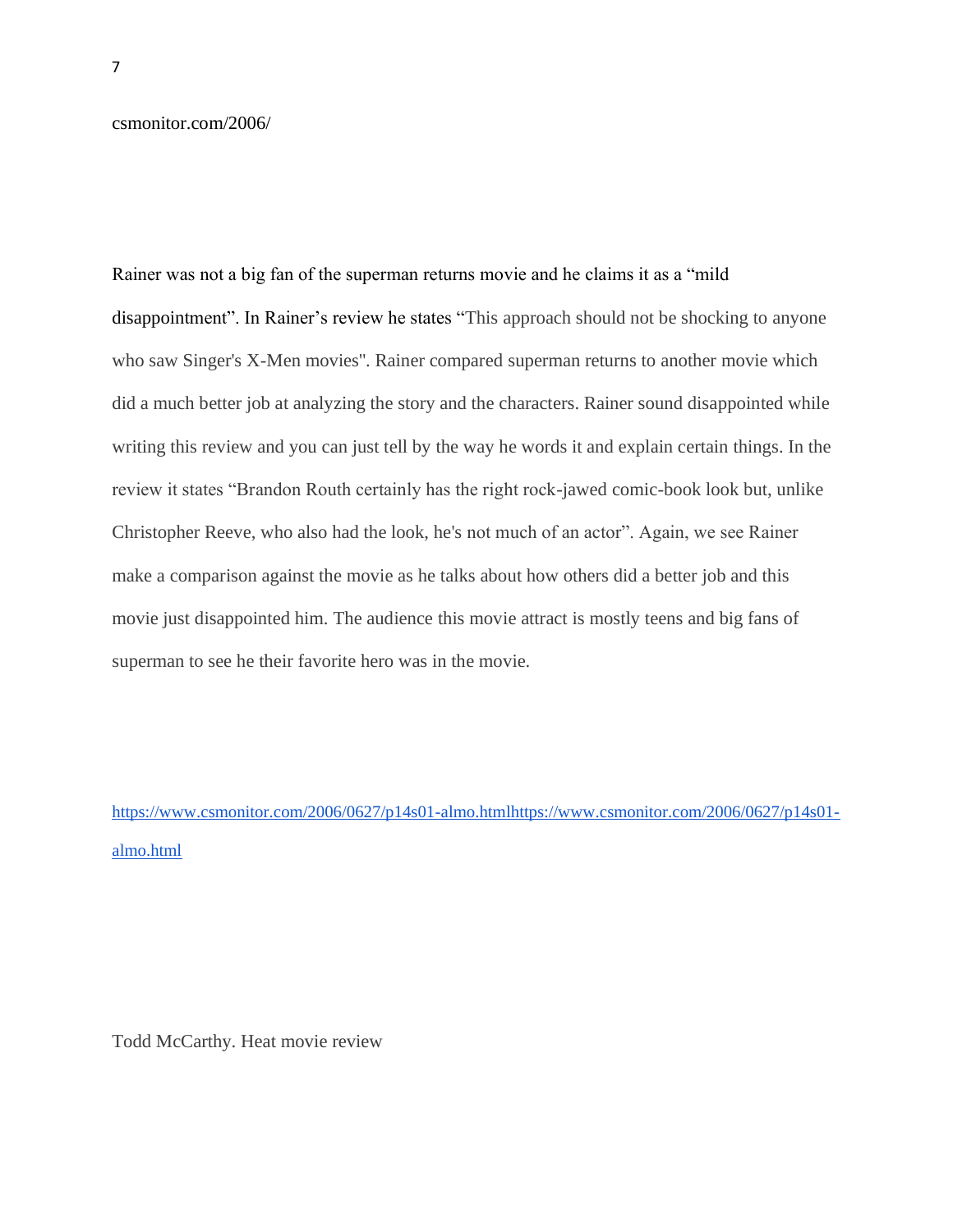In this review McCarthy makes a strong claim of how heat stands out as one of the best crime films that has not been seen in a while. In the review it states "heat occupies an exalted position among the countless contemporary crime films". What this means is that heat is like no other crime film it has its own strong message and stand out by itself. In the review it states "rarely in the crime genre have so many characters been so deeply drawn…". The characters in this are also so powerful and that's what makes this movie even stronger and propel the movie even further. The tone is so far giving us the details we need for the review. The audience this speaks to is an old-time movie lover who love action and crime.

### Research and Audience

*The research and audience paper to me was my best work and I felt like there's no reason to revise it. I am genuinely proud of it and I felt like what I've learned in class was applied. In the future I know I can still make changes to improve it.*

# **Mansur Usman**

300 jay St

Brooklyn, NY 11201

[Mansur.usman@mail.citytech.cuny.edu](mailto:Mansur.usman@mail.citytech.cuny.edu)

23 November 2019

**André Calantzopoulos**

**Phillip Morris international**

**120 Park Ave # 6, New York, NY 10017**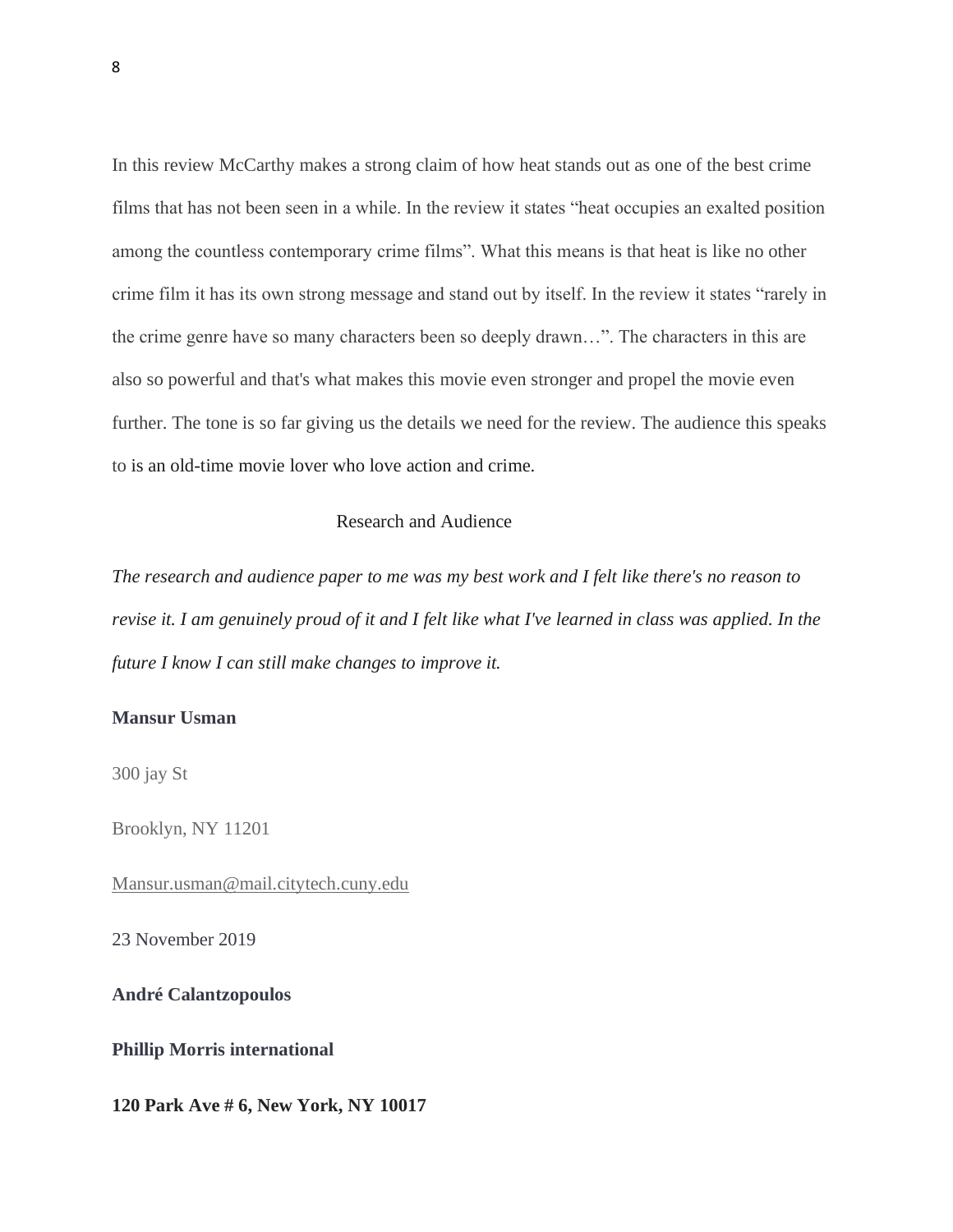### Dear Mr. Calantzopoulos

I am writing you today about an issue that I have it's not against you personally but it is an issue with your company. For many years' humans have been smoking for many years now and over the years it has become a huge issue. Sure, people smoke for a reason some claim it's because of stress and need something to relax the body. And others do it because it looks cool and that everyone does it too. But for many years research has also shown the harm that smoking does to a human even as crazy as leading to death. Smoking has a high risk for a human to get cancer. According to the American cancer society they claim "not only does smoking increase the guy risk for lung cancer, it's also a risk factor for cancers of the: mouth, kidney, liver, pancreas etc.…". Wow I am just amazed at what something as small as tobacco can do to a human being. In today's world one of our biggest fear is cancer, for many years now, doctors have not been able to find a cure for this frightening disease. And for many years we have learned that cancer is killing us and there is nothing worse than hearing someone you love pass away from this disease. Nicotine is also one big issue in smokers. Nicotine is a big problem because it's what causes people to keep smoking because it causes you to be addicted to tobacco. Studies from healthline.com states "Nicotine largely affects the area of the brain responsible for attention, memory, learning, and brain plasticity". For humans our brains define who we are and we can do in this world and why on earth would we want to mess that up. With nicotine it can really affect us in all of these areas a human need to function well. And as for teenagers that our mind is still developing the last thing that we need is nasty chemicals affecting how we think. We need our brain to its fullest capability so we can be able to learn and to see the world for how it really is. This is a big issue that we have to take action on because as a teenager, the last thing I need is chemicals and unknown substances going through my head. Mr. Calantzopoulos now I have a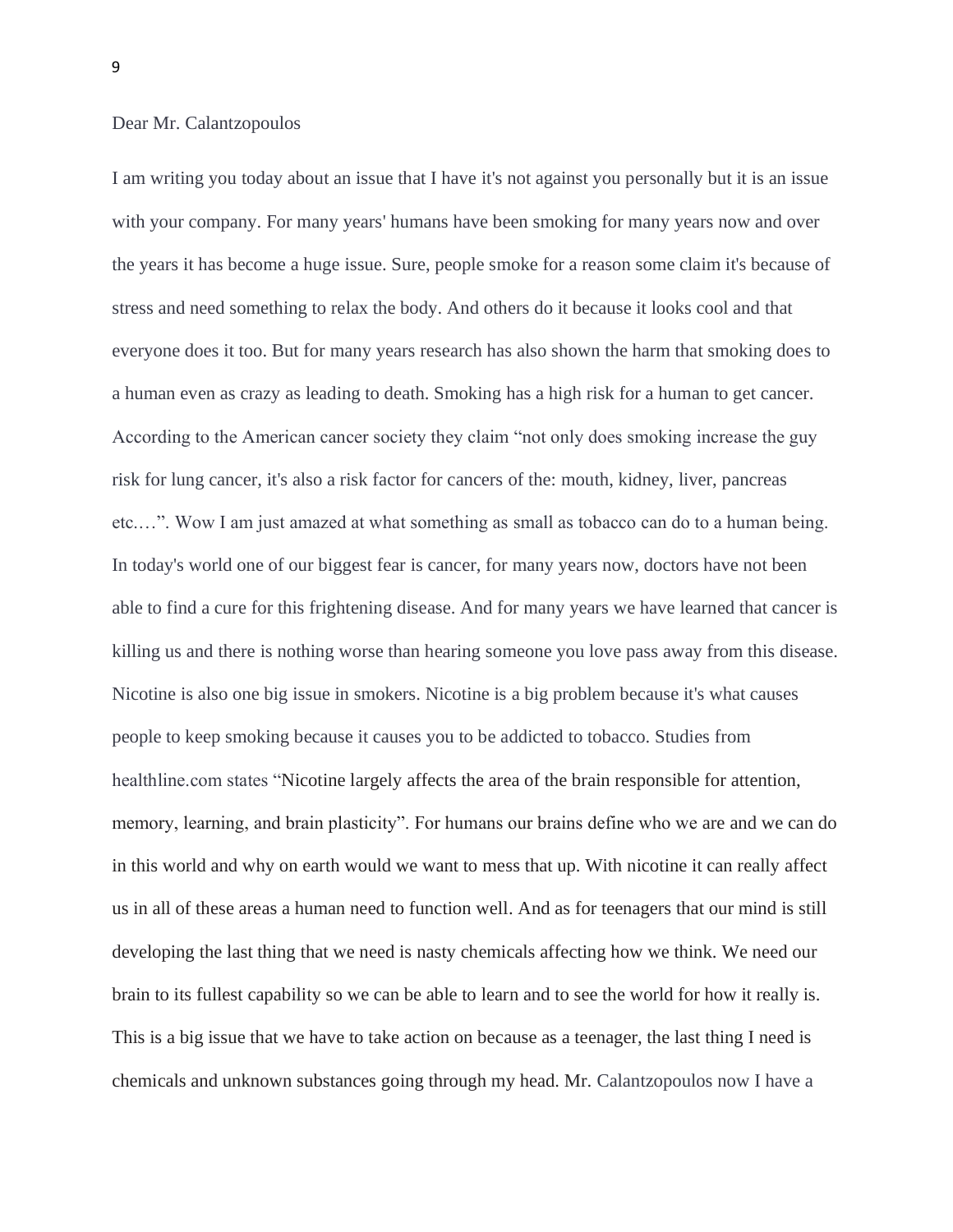question for you. Why do people have to keep suffering from tobacco while your company makes billions? For years now solutions have been made but still the strength of your company has a huge influence on the people. For years there have been solution to help people who are suffering from the abuse of tobacco and it is killing them but when a strong influence like you're taking the wheel on these situations and allowing change to be achieved a lot of people can be helped.

Sincerely

Mansur Usman

## **Mansur Usman**

300 jay St

Brooklyn, NY 11201

[Mansur.usman@mail.citytech.cuny.edu](mailto:Mansur.usman@mail.citytech.cuny.edu)

23 November 2019

**The New York Times**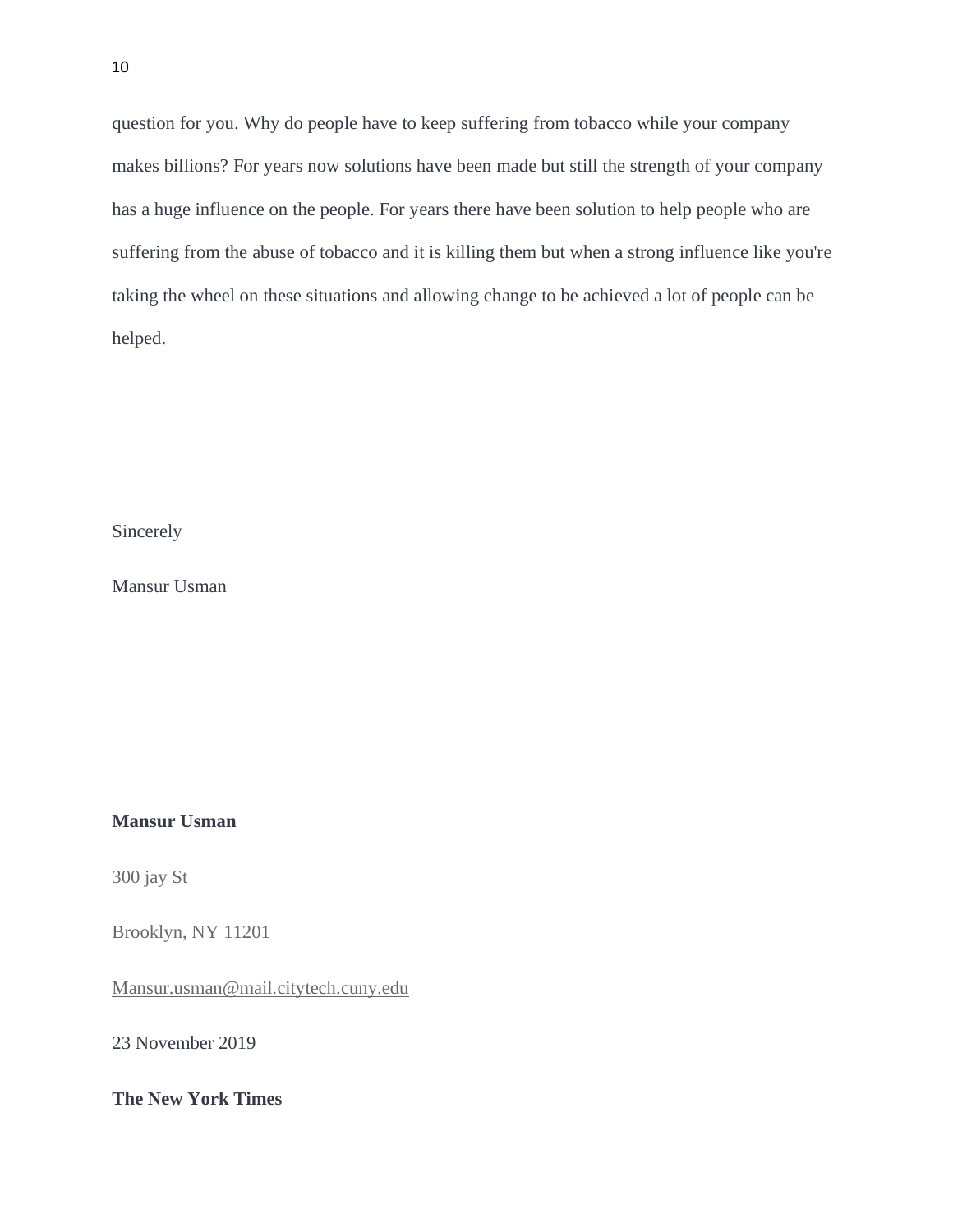### **620 Eighth Avenue Manhattan, New York 10018**

An open letter to the people of New York and all around the world.

I am writing you about an issue that is a great deal of importance to me and I think that you should hear me out. Since I was born and my brain was able to perceive things i've never liked smoking and i found it disturbing. But it's not about me this is for my smokers and i just want to find a way to help. One thing that I know we all want is to be healthy and you cannot claim that if your constantly causing harm to your body. A bunch of research has been done on this issue and one from the CDC a website that is very trusted claim "Cigarette smoking kills more than 480,000 Americans each year. In addition, smoking -related illness in the United States costs more than \$300 billion a year…" this breaks my heart that the amount of people in the US die from smoking and it might not scare some people out there but just imagine other places that smokes and not only in the us. Well finding out this information made me take the issue more seriously because everyone's life matters to me. For those who thinks it not an issue you have to look on how you affect the people around you and your loved once. When you smoke not all of the smoke goes into your body and some are released in the air so others who are not smokers get affected by this and end up with the same diseases smoking can cause. My question is why do they have to suffer the same consequence for being innocent? You affect the people your living with from babies to adults and this can have a big impact on them in the future. This source is from Web MD and let's hear what they have to say about this "Exposure to secondhand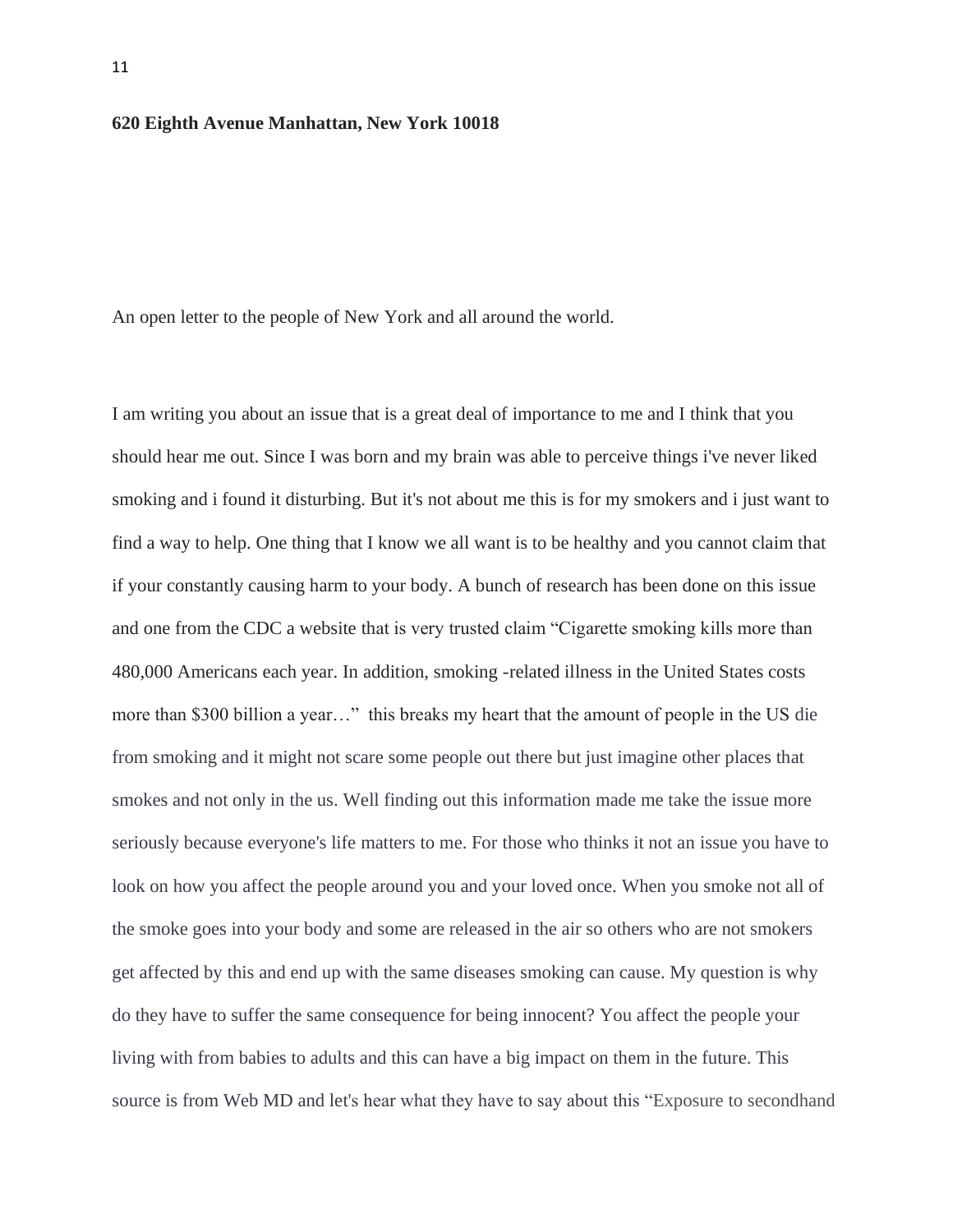smoke raises your risk -- by as much as 30 percent -- of getting lung cancer and many other types of cancer. It can lead to emphysema, and it's bad for your heart". So now think do the innocent really deserve this.one thing that is important to everyone is health and living longer for yourself or someone who you value a lot. Smoking goes against those wishes and potentially causing you to lose your life faster or you can hurt someone you love dearly in the process. I know people like to smoke to relieve stress but there are also many ways you can release your stress like daily exercise, spend time with your family and you can also write it down. I know all this can be hard and it surely wouldn't be an easy process but if you're determined, you can achieve this.

Sincerely

Mansur Usman

[https://amp.cancer.org/cancer/cancer-causes/tobacco-and-cancer/he](https://amp.cancer.org/cancer/cancer-causes/tobacco-and-cancer/health-risks-of-smoking-tobacco.html)

[alth-risks-of-smoking-tobacco.html](https://amp.cancer.org/cancer/cancer-causes/tobacco-and-cancer/health-risks-of-smoking-tobacco.html)

[https://www.webmd.com/smoking-cessation/qa/is-being-exposed-to-secondhand-smoke-bad-for](https://www.webmd.com/smoking-cessation/qa/is-being-exposed-to-secondhand-smoke-bad-for-you)[you](https://www.webmd.com/smoking-cessation/qa/is-being-exposed-to-secondhand-smoke-bad-for-you)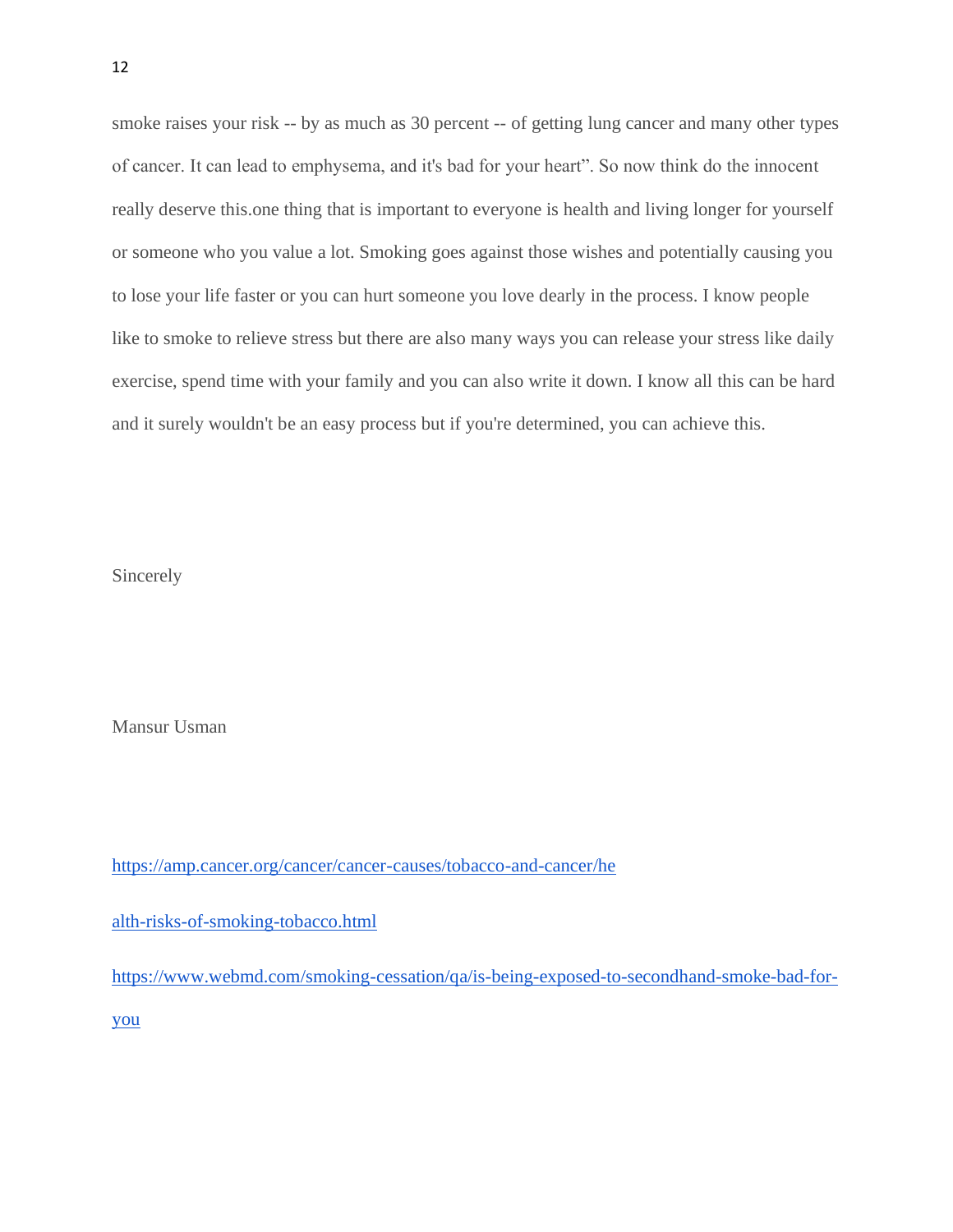[https://www.cdc.gov/tobacco/campaign/tips/resources/data/cigarette-smoking-in-united](https://www.cdc.gov/tobacco/campaign/tips/resources/data/cigarette-smoking-in-united-states.html)[states.html](https://www.cdc.gov/tobacco/campaign/tips/resources/data/cigarette-smoking-in-united-states.html)

<https://www.healthline.com/health-news/heres-how-nicotine-affects-the-body>

*To kill a Mockingbird* was a book that i cherished while growing up. It left a powerful image in my head to go against odds that are trying to bring you down. Growing up I never was into reading and often skipped on reading assignments because they were dreadfully long and boring. This takes me back to 7th grade when my teacher introduced that book, she gave the class a brief background about the book but of course I wasn't paying but I did hear he say something about a white lawyer defending a black man for a crime he did not commit. I'm thankful that we started reading as a whole class because if it wasn't for that I would have missed out on this beautiful book. After a couple days of reading in class I caught myself actually reading at home it only felt natural. I completely fell in love with that book the characters were amazing and well written. It also taught me a couple lessons one of them as I said before go against your odds and don't judge others by the color of their skin. *To kill a Mockingbird was* a book I consistently read and it allowed me to be ahead of most people in the class. I was able to participate in class and completely understood what I was supposed to do. To *kill a Mockingbird* is a book that really stood out to me my whole entire life and i still remember a lot of things from the book and I would very much grab that book and live those moments again.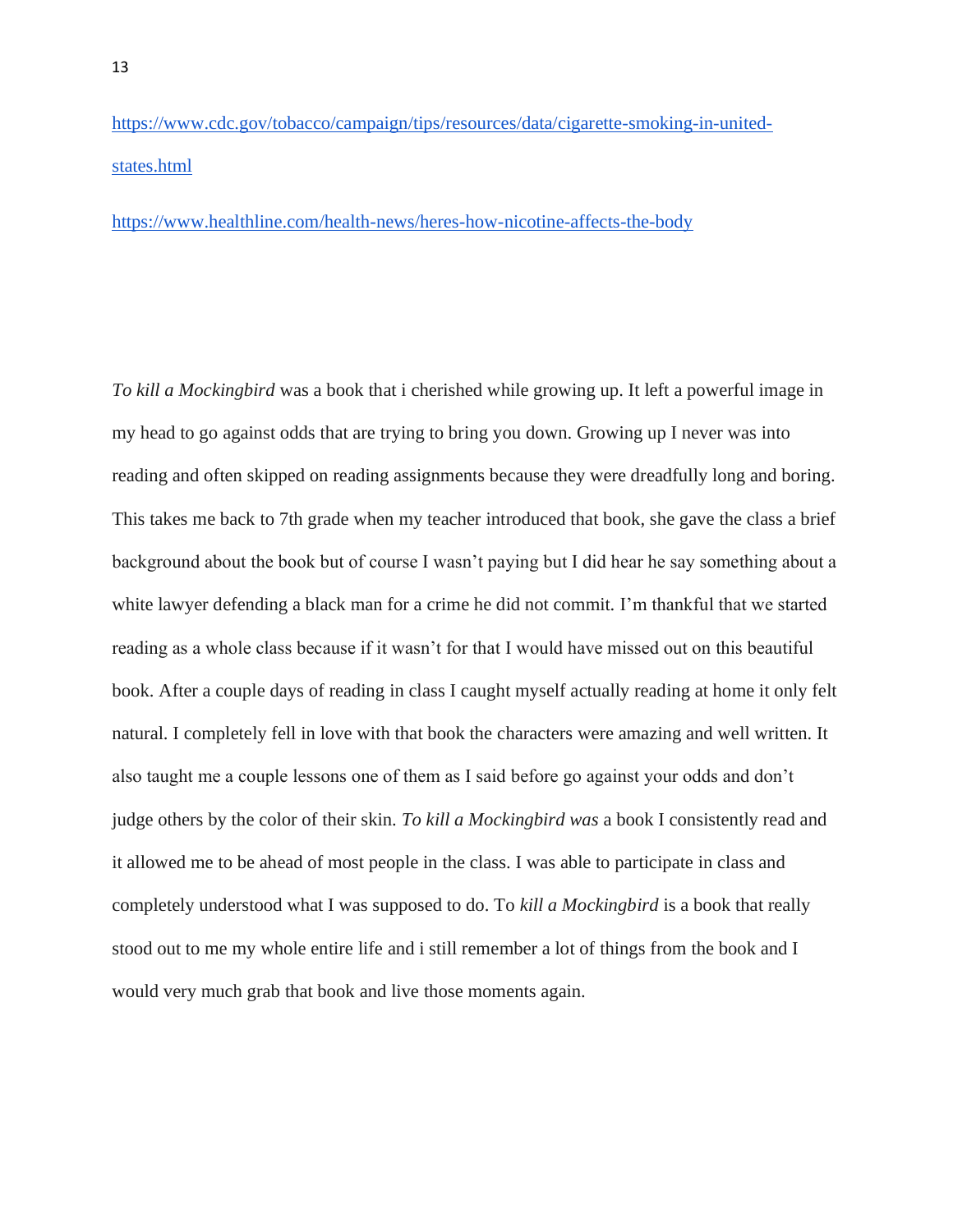In Malcolm x learning to read shows the power of education and how it strengthens someone's mind and their way of thought. Malcolm x shows the effort he puts in to educate himself even though he was in prison. Malcolm soon started to realize how his people are being treated during this era. Even though Malcolm was imprisoned for petty theft being in jail made him realize what he needed to educate himself. In the text it stated "it was sad. I couldn't even write in a straight line" pg. 258. This is what made Malcolm realize that it was disappointing for him as a black man not to be educated. And this led to him realizing that prison was actually the right place he needed to be to educate himself. Malcolm also described the white men as "devils" (Pg263). Showing the struggle minorities went through that time and how the whites use "trickery and manipulations" to destroy others' lives and to gain more power to rule and suppress others. Through education that Malcolm received in prison he then now had a voice to show other what torment they are going through, and how they are being used and abused. According to the text it states "I read, a little bit more sensitivity to the deafness, dumbness, and blindness that was afflicting the black race in America (Pg. 265). A huge amount of black in America was uneducated in this time period they were kept far from education, and without education you are looked down upon on like an animal. This is what allowed Malcolm to take the necessary steps he needed to educate himself. I took a lesson from "Learning to read" is to realize that the importance of educating yourself, and fighting against odds that are trying to stop you from achieving knowledge. No matter what time of position you are in and the struggles that comes ahead push yourself and keep pushing. Malcolm who was sent to prison for a common robbery showed us there is no excuse not to educate yourself and with education it allows doors to be open for you.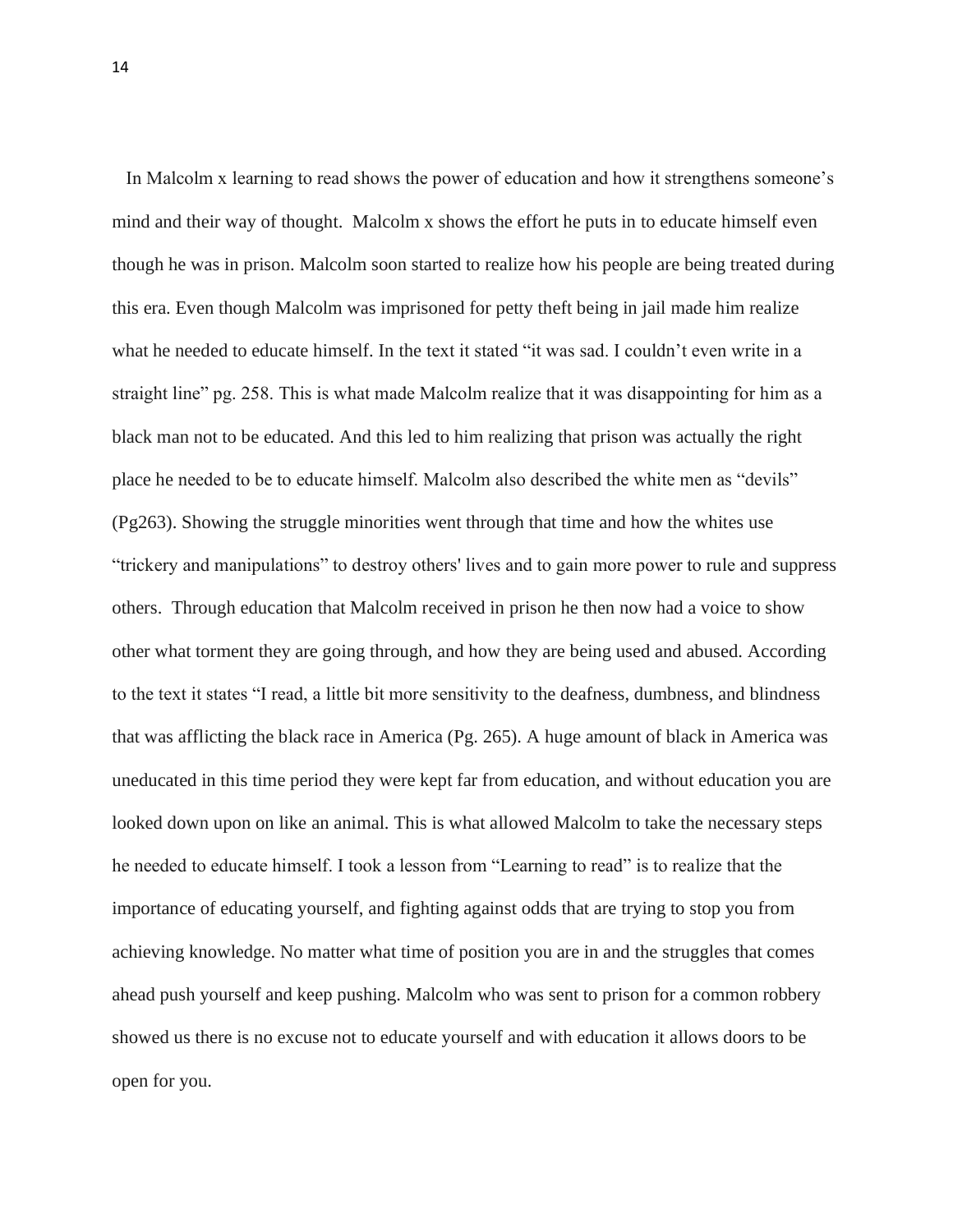Dear Professor. Jewells

Thank you for giving me confidence in my writing. Ever since I was little, I hated writing and did poorly in my essays and also in my writing classes. I still remember My first day in your class I felt like I would do horrible and possibly end up with a bad grade, but i decided that I also got to put in the effort to do great. For my first major assignment "The literacy narrative" the first sentence was "I am not a reader, writer or thinker". These first sentences mean a lot to me because that how i felt like a writer. My confidence was horrible and I felt like that would never change, but you told me and try to encourage me that I can become a writer and to give it a try. I held these words throughout middle school and high school and the beginning of your class and now I feel like I have matured as a writer but i still got more growing to do as a writer. Moving on to my annotated bibliography i gained more confidence as a writer and that made me proud of myself. I learned a new style of writing the MLA format which I've never used before until I been in your class that when I learned about this format and added it to my writing it will take a while to get used to it but I will continue to use it in the future and hopefully master it. For my "literacy narrative" I did not use a lot of different languages to speak to my audience i didn't really emphasize on the genre that I was talking about and the audience that I was entertaining. All of that was different with my annotated bibliography i knew my audience that my message was for how to grab their attention and why i chose that genre because I knew it will interest them as it does me. My first assignment that I submitted on open lab is what got me going, writing about "Malcolm x learning how to read" inspired me to believe that if Malcolm x was able to educate himself while in prison, why can't I not take advantage of what I have now. professor your idea for a peer review actually helps out a lot of hearing ideas from your